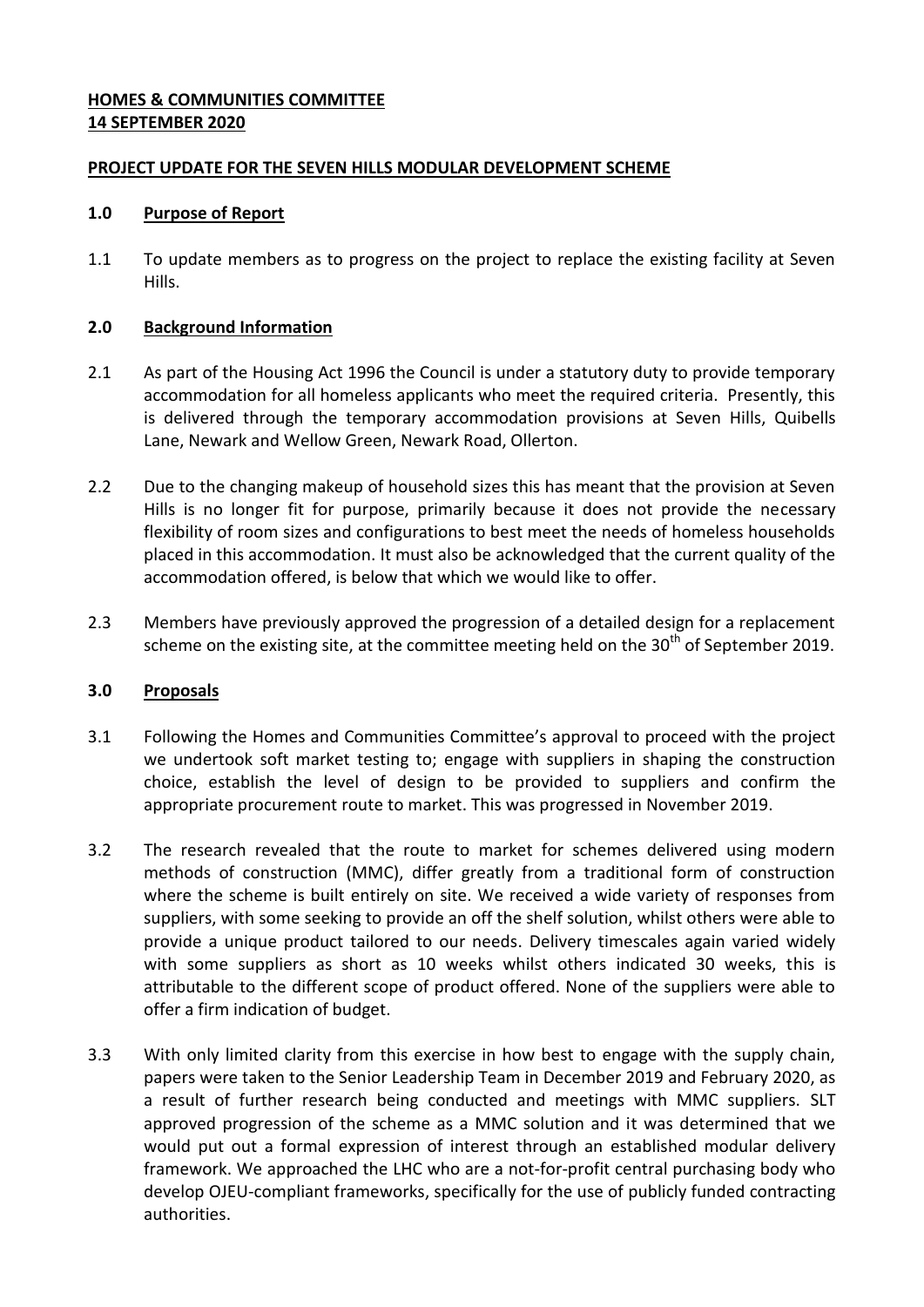- 3.4 The expression of interest was undertaken in May 2020, it was sent to a shortlist of eight firms and we received two responses. Notwithstanding the poor rate of response, it was again apparent to note that even using an established framework, there was a lack of consistency in the construction detail required by the supply chain. The two products proposed in the responses were so different in their offering, as to be incomparable if taken forward to formal tender stage.
- 3.5 Having conducted both exercises it was agreed by the project team that the route to market we will use, is to adhere closely to the traditional form of detailed design, obtaining outline planning approval and undertaking a competitive open market tender exercise. This does introduce a risk of excluding some suppliers, however it gives the Council greater control over the end product we receive. It is also important to note that we will ensure an equal and transparent procurement exercise, where were are able to satisfactorily compare the submissions from a variety of providers.
- 3.6 To this end we are now able to report the appointment of WT Partnership as employer's agent for this project, in addition to Guy Taylor Associates who will undertake the role of architect. Both are local firms with a strong track record of delivering buildings using modern methods of construction. Indeed Guy Taylor Associates were the designers of the award winning Parsons Mount development in Newark, on behalf of St Leonard's Hospital Trust which was built using a timber framed construction form.
- 3.7 The final area of learning we have taken from the market research, is that the original title of the project was leading to confusion. Many modular suppliers offer non-permanent accommodation solutions, and as such suppliers were determining that it was the building that was temporary not the duration of the tenants stay. It was also altering perceptions as to the quality of finish, with some firms proposing plastic wipe clean surfaces.
- 3.8 In reviewing the scheme as part of the market research we have challenged some of the assumptions made as part of the feasibility exercise. A key assumption was that by using a modular form of construction we could have phased the works on site, in effect demolition some units on the site whilst retaining others for use as we built the new accommodation. However analysis of the services configuration on site revealed that this was not viable due to the layout of the underground services. This has required the creation of a new work stream, to source an alternative provision of accommodation whilst the new scheme is built.
- 3.9 An operational team of officers are currently exploring options available for an interim solution to accommodate homeless individuals and families whilst the new scheme is built. The findings from this exercise, preferred option and budgetary implications will be brought back to committee for a decision.
- 3.10 To support the delivery of the project moving forwards the key milestones have been identified as follows:
	- (Oct 20) Undertake site surveys and preliminary design to planning pre application stage.
	- (Nov 20) Prepare tender pre-qualification stage.
	- (Jan 21) Seek committee approval on indicative designs and to proceed to procurement.
	- (March 21) Report on tender outcome and propose contractor for committee approval.
	- (June 21) Undertake the developed design and discharge of planning conditions.
	- (August 21) Commence works on site.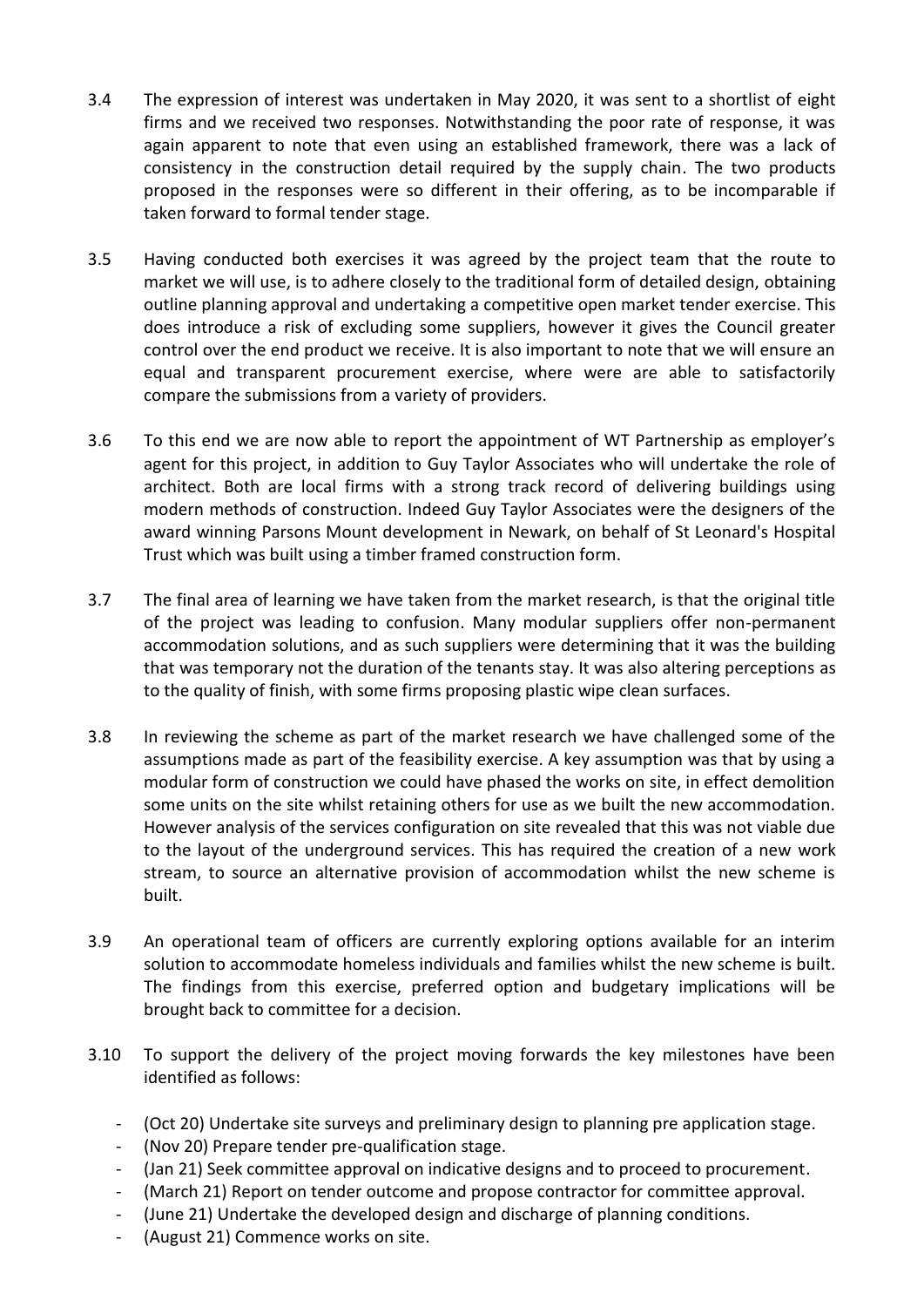(March 22) Complete works on site.

# **4.0 Equalities Implications**

- 4.1 The facility at Seven Hills is by its purpose intended to serve any resident of the district who requires a temporary housing solution. Within the design for the new building, we will be taking into account the breadth of client base who may need to access the facility, and ensuring the new facility meets their needs. The new building will be able to accommodate larger family groups as well as smaller ones, it will be modern and ensure people live to a decent standard.
- 4.2 Within the preferred interim solution and redesign of the future service model, consideration will be given to supporting equality of opportunity through equality impact assessments.

## **5.0 Financial Implications (FIN20-21/761)**

- 5.1 There are no direct financial implications arising from this report. As per the report presented to this Committee on 30/09/2019, £3,000,000 of funding has been approved in the council's capital programme to replace the temporary accommodation facilities currently at Seven Hills.
- 5.2 As per paragraph 3.9 of this report, the financial implications of potential interim solutions whilst the new scheme is built will be presented to this Committee at a later date.

#### **6.0 Community Plan – Alignment to Objectives**

- 6.1 Proceeding with the replacement of the existing facility at Seven Hills, aligns with the following objectives:
	- Accelerate the supply of new homes including associated facilities.
	- Reduce levels of deprivation in target areas and remove barriers to social mobility across the district.
	- Improve the health and wellbeing of local residents, with a particular focus on narrowing the gap in healthy life expectancy and other health outcomes.

## **7.0 Comments of Director(s)**

7.1 This project will enable the Council to provide a modern, efficient facility for people when they are in most need. The opportunity to use modern methods of construction will deliver an innovative scheme, which will be interlinked with wrap around support for residents to help promote a strong start to their housing journey.

## **8.0 RECOMMENDATION(S)**

## **That members of the committee note the progress on the project to date.**

#### **Reason for Recommendation(s)**

To ensure this project progresses with Member support, to enable the Council to provide appropriate temporary accommodation to discharge its statutory homeless duties.